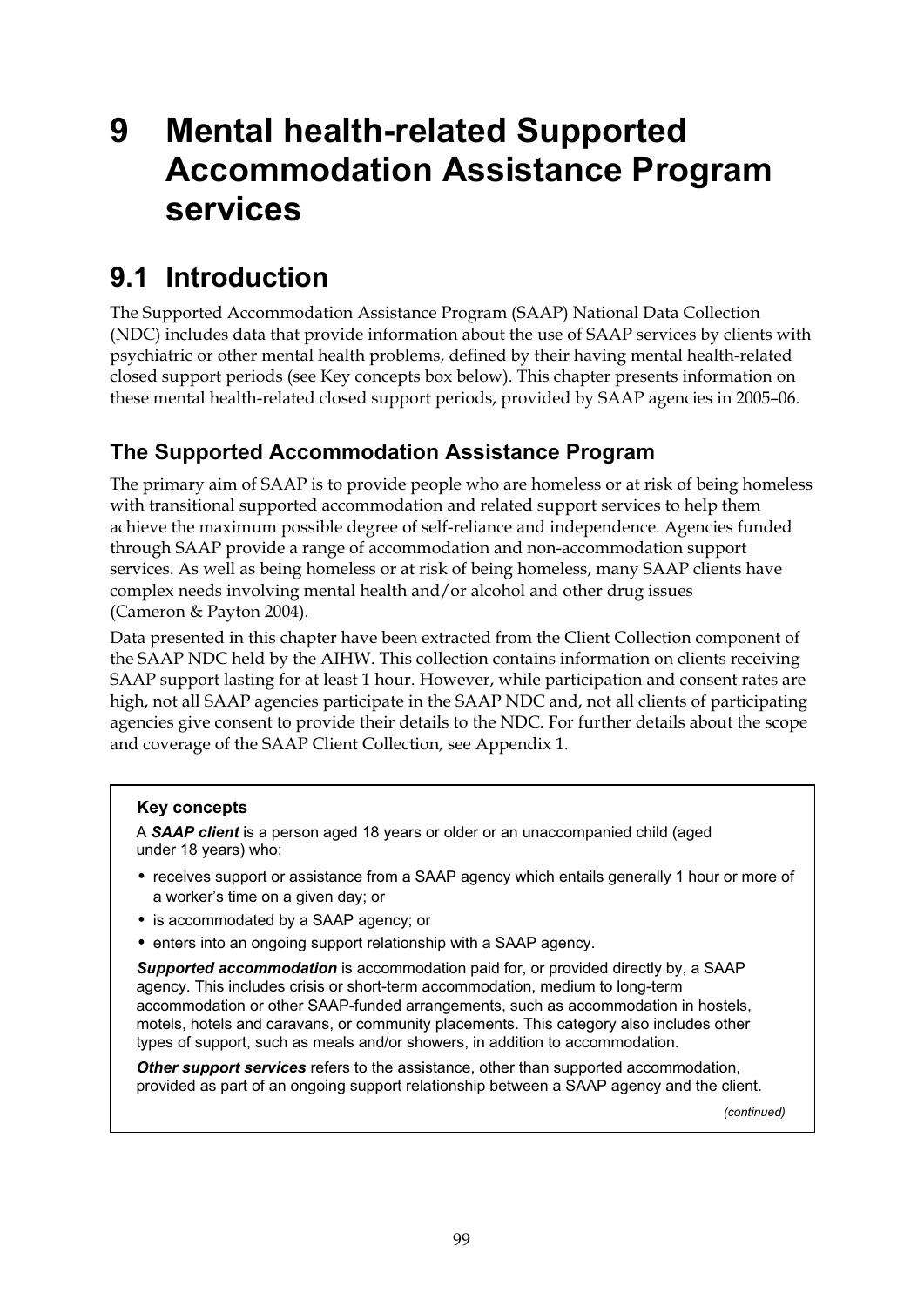An *accommodation period* is the period in which the client was in SAAP supported accommodation. A client may have no accommodation periods or one or more accommodation periods within a support period.

A *closed support period* is a support period that had finished on or before 30 June of the reporting year.

*Mental health-related closed support periods* are closed support periods for which at least one of the following were reported (*italics* indicates an expansion of the definition from previous editions of this publication):

- the source of referral to the SAAP agency was a dedicated psychiatric unit;
- the main, or other, presenting reason for seeking assistance was the client's psychiatric illness or *mental health issue*;
- *the client reported an accommodation type of psychiatric institution either before or after SAAP support*; or
- the type of support needed, provided, or referred was psychological services or psychiatric services.

An *accompanying child* is less than 18 years of age and has a parent or guardian who is a SAAP client. This means that the child accompanies a parent or guardian at any time during the parent or guardian's support period, and/or receives SAAP assistance directly as a consequence of a parent or guardian's support period.

#### **Mental health-related SAAP services**

The SAAP Client Collection includes information on source of referral, presenting reasons and type of assistance. Information from each of these data elements have been used to indicate whether a SAAP support period was mental health-related and, in turn, how many clients received mental health-related closed support periods.

Due to definitional changes, the information in this publication relating to the number of mental health-related closed support periods cannot be compared with previous publications in this series. The expanded definition of what constitutes a mental health-related closed support period is in italics print, in the key concepts box above.

The number of mental health-related closed support periods reported in this chapter is an underestimate of the actual number of such support periods for the following reasons:

- Data presented in this chapter are unweighted, meaning no adjustment for undercounting of support periods due to the non-participation of some agencies and the non-consent of some SAAP clients to the provision of their data has been made. The data, therefore, are not comparable with other data published from the SAAP Client Collection.
- Information on presenting reasons for seeking assistance is only collected from clients that give consent. In addition, consenting clients with mental disorders may not report psychiatric illness as a presenting reason.
- Information is collected by workers in SAAP agencies, and these workers may not be trained to assess a client's need for psychiatric or psychological services.

It is important to note that some clients that were identified as having had mental health-related closed support periods may have had other closed support periods for which no mental health-related information was reported. These latter support periods are not included in the data presented in this chapter.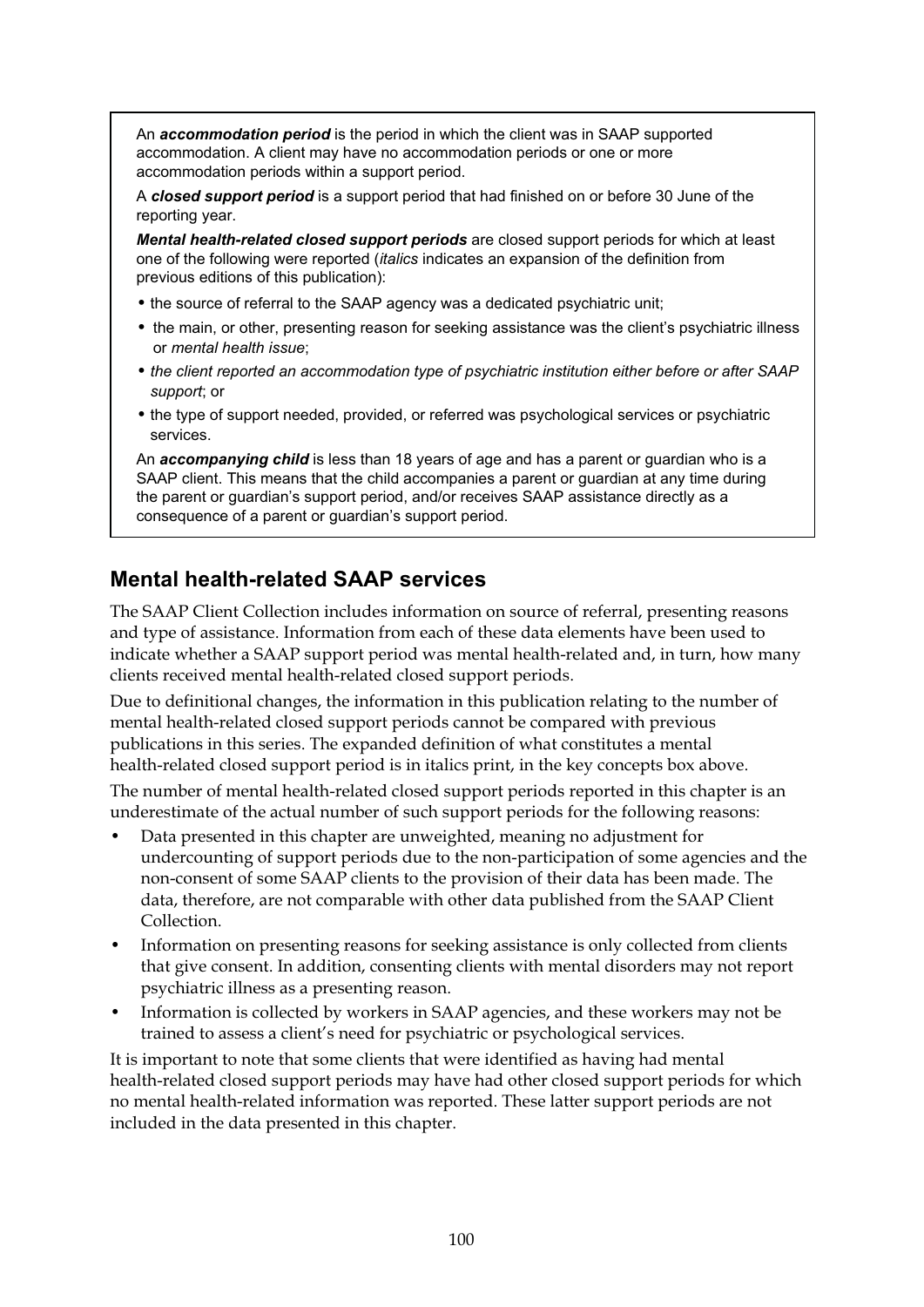Further information on the SAAP collection, including coverage, data quality and the use of unweighted data in this chapter, is presented in Appendix 1.

|                               |               | <b>Clients</b>                        |                                                    | <b>Closed support periods</b> |                                                  |                                                    |  |  |
|-------------------------------|---------------|---------------------------------------|----------------------------------------------------|-------------------------------|--------------------------------------------------|----------------------------------------------------|--|--|
| <b>Client demographics</b>    | <b>Number</b> | Per cent of<br>clients <sup>(b)</sup> | Rate <sup>(a)</sup><br>(per 100,000<br>population) | Number <sup>(c)</sup>         | Per cent of<br>support<br>periods <sup>(b)</sup> | Rate <sup>(a)</sup><br>(per 100,000<br>population) |  |  |
| Age (years)                   |               |                                       |                                                    |                               |                                                  |                                                    |  |  |
| Less than 15                  | 275           | 2.0                                   | 6.8                                                | 337                           | 1.7                                              | 8.3                                                |  |  |
| $15 - 17$                     | 1,107         | 8.0                                   | 131.4                                              | 1,393                         | 6.8                                              | 165.3                                              |  |  |
| $18 - 19$                     | 774           | 5.6                                   | 138.5                                              | 1,003                         | 4.9                                              | 179.5                                              |  |  |
| $20 - 24$                     | 1,783         | 12.9                                  | 123.2                                              | 2,345                         | 11.5                                             | 162.0                                              |  |  |
| $25 - 44$                     | 7,230         | 52.4                                  | 121.4                                              | 9,923                         | 48.7                                             | 166.7                                              |  |  |
| $45 - 64$                     | 2,086         | 15.1                                  | 41.2                                               | 2,985                         | 14.6                                             | 59.0                                               |  |  |
| $65+$                         | 155           | 1.1                                   | 5.8                                                | 233                           | 1.1                                              | 8.8                                                |  |  |
| <b>Sex</b>                    |               |                                       |                                                    |                               |                                                  |                                                    |  |  |
| Female                        | 7,277         | 52.8                                  | 69.8                                               | 10,243                        | 50.2                                             | 91.0                                               |  |  |
| Male                          | 6,490         | 47.1                                  | 62.4                                               | 10,067                        | 49.4                                             | 88.1                                               |  |  |
| <b>Indigenous status</b>      |               |                                       |                                                    |                               |                                                  |                                                    |  |  |
| <b>Indigenous Australians</b> | 1,626         | 11.8                                  | 324.1                                              | 2,114                         | 10.4                                             | 419.6                                              |  |  |
| <b>Other Australians</b>      | 11,552        | 83.8                                  | 56.9                                               | 15,738                        | 77.2                                             | 77.4                                               |  |  |
| <b>Country of birth</b>       |               |                                       |                                                    |                               |                                                  |                                                    |  |  |
| Australia                     | 11,721        | 85.0                                  | 74.8                                               | 15,997                        | 78.4                                             | 102.3                                              |  |  |
| Overseas                      | 1,796         | 13.0                                  | 35.0                                               | 2,355                         | 11.5                                             | 45.1                                               |  |  |
| Overseas-born <sup>(d)</sup>  |               |                                       |                                                    |                               |                                                  |                                                    |  |  |
| EP country group 1            | 554           | 31.5                                  | 32.0                                               | 742                           | 32.2                                             | 42.0                                               |  |  |
| EP country group 2            | 399           | 22.7                                  | 32.7                                               | 535                           | 23.3                                             | 34.3                                               |  |  |
| EP country group 3            | 651           | 37.0                                  | 45.8                                               | 821                           | 35.7                                             | 56.6                                               |  |  |
| EP country group 4            | 155           | 8.8                                   | 59.6                                               | 203                           | 8.8                                              | 71.7                                               |  |  |
| <b>Total number</b>           | 13,791        | $\sim$ $\sim$                         | $\ddot{\phantom{1}}$                               | 20,392                        | $\sim$                                           | $\sim$ $\sim$                                      |  |  |

**Table 9.1: SAAP clients with mental health-related closed support periods: demographic characteristics and number of support periods, 2005–06**

(a) Rates were directly age-standardised, with the exception of age which is a crude rate, as detailed in Appendix 2.

(b) The percentages shown do not include clients or closed support periods for which the demographic information was missing and/or not reported.

(c) For age, Indigenous status, country of birth and client group, information was missing or not reported for more than 5% of the closed support periods. Because of the large number of missing values for support periods for both Indigenous status and country of birth, the missing values for these data elements have been redistributed across the age groups to calculate the age-standardised rate.

(d) For definition of the English Proficiency (EP) country groups see Appendix 3. The four groups sum to slightly less than the total number of overseas-born because a small number of overseas-born clients could not be allocated to an EP country group.

Not applicable

*Source:* Supported Accommodation Assistance Program Client Collection.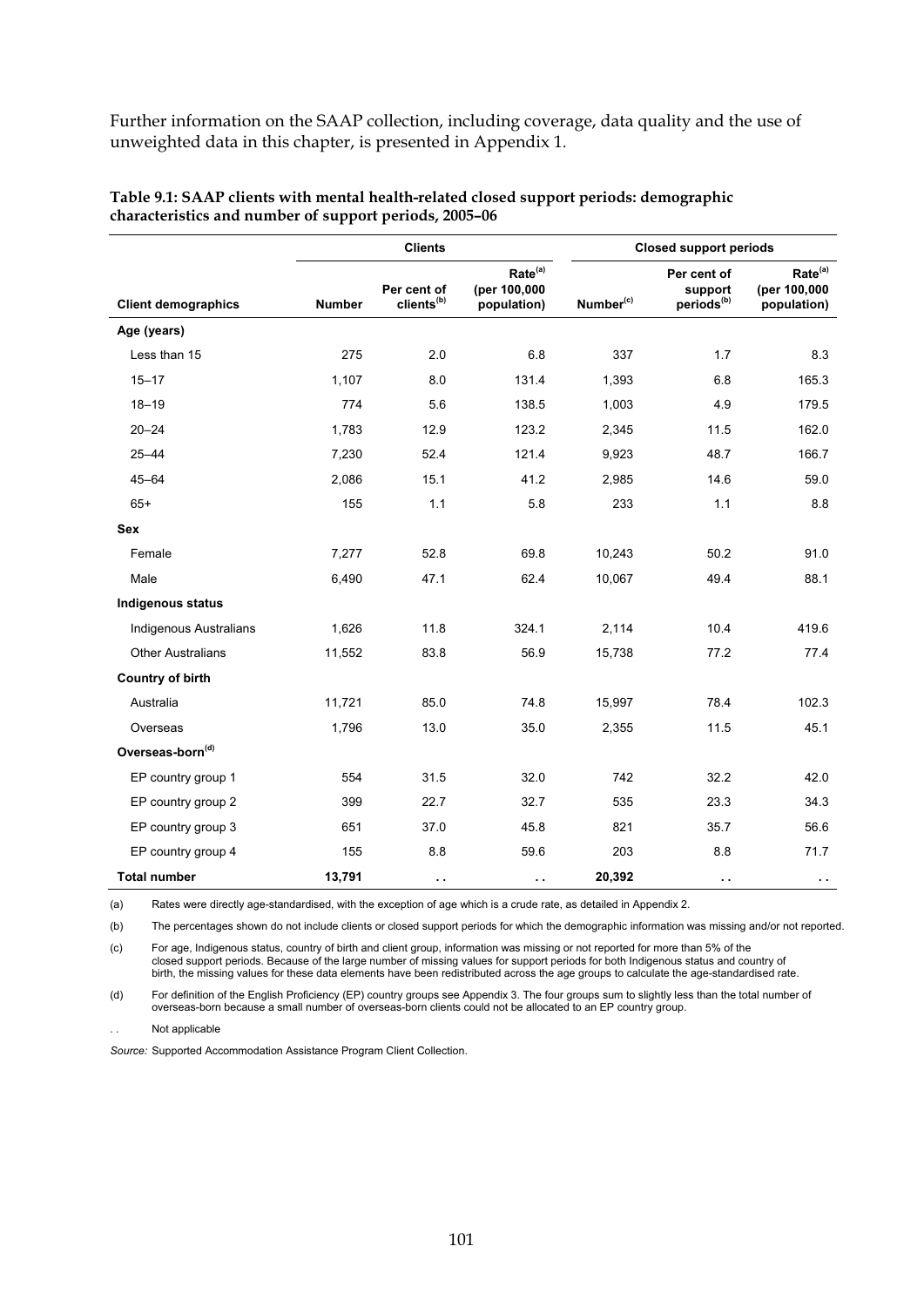## **9.2 SAAP clients with mental health-related closed support periods**

In 2005–06, there were 13,791 SAAP clients with at least one mental health-related closed support period (Table 9.1). The average number of mental health-related closed support periods per client for those with mental health-related closed support periods was 1.5.

There were more female than male clients with mental health-related support periods in 2005–06 (52.8% compared with 47.1%). The rate of access to mental health-related support, as measured by the age-standardised rate, was also higher for female clients than for males (69.8 and 62.4 per 100,000 population, respectively).

Clients aged 25-44 years represented over half of the total number for 2005–06 (52.4 %), but the number per 100,000 population was highest for clients aged 18–19 years and lowest for those aged over 65 years (138.5 and 5.8 per 100,000 population, respectively) (Table 9.1).

In 2005–06, 11.8% of clients with mental health-related closed support periods reported being Aboriginal or Torres Strait Islander. This proportion is considerably higher than the estimated Indigenous population proportion as at 30 June 2005 (2.4% of the total Australian population, ABS 2006). The age-standardised rate for Indigenous Australians was 419.6 per 100,000 population for closed support periods, which was over 5 times the rate for non-Indigenous Australians (77.4).

Most clients were born in Australia (85%), and the age-standardised rate for Australian-born people who had a SAAP mental health-related closed support period in 2005–06 was over twice that of those born overseas (102.3 and 45.1 per 100,000 population, respectively).

The 13.0% of clients who were born overseas in 2005–06 can be classified into English proficiency (EP) country groups (see Appendix 3 for details). There was considerable variation in rates of access between the EP country groups. For clients who were born in EP group 4 countries, the rate was almost twice that of those born in EP group 1 countries (59.6 and 32.0 per 100,000 population, respectively).

#### **Children accompanying clients**

Information is collected on children who accompany their parent(s) or guardian(s) to SAAP agencies or who require assistance from a SAAP agency as a result of their parent of guardian being a client of the same agency. The number of accompanying children is additional to the number of clients (that is, adults and unaccompanied children) described above.

In 2005–06, 4,563 children (unweighted data) accompanied clients who had mental health-related closed support periods (Figure 9.1). The majority of these children were aged 0–12 years (86.9%). Slightly more than half were girls (51.2%).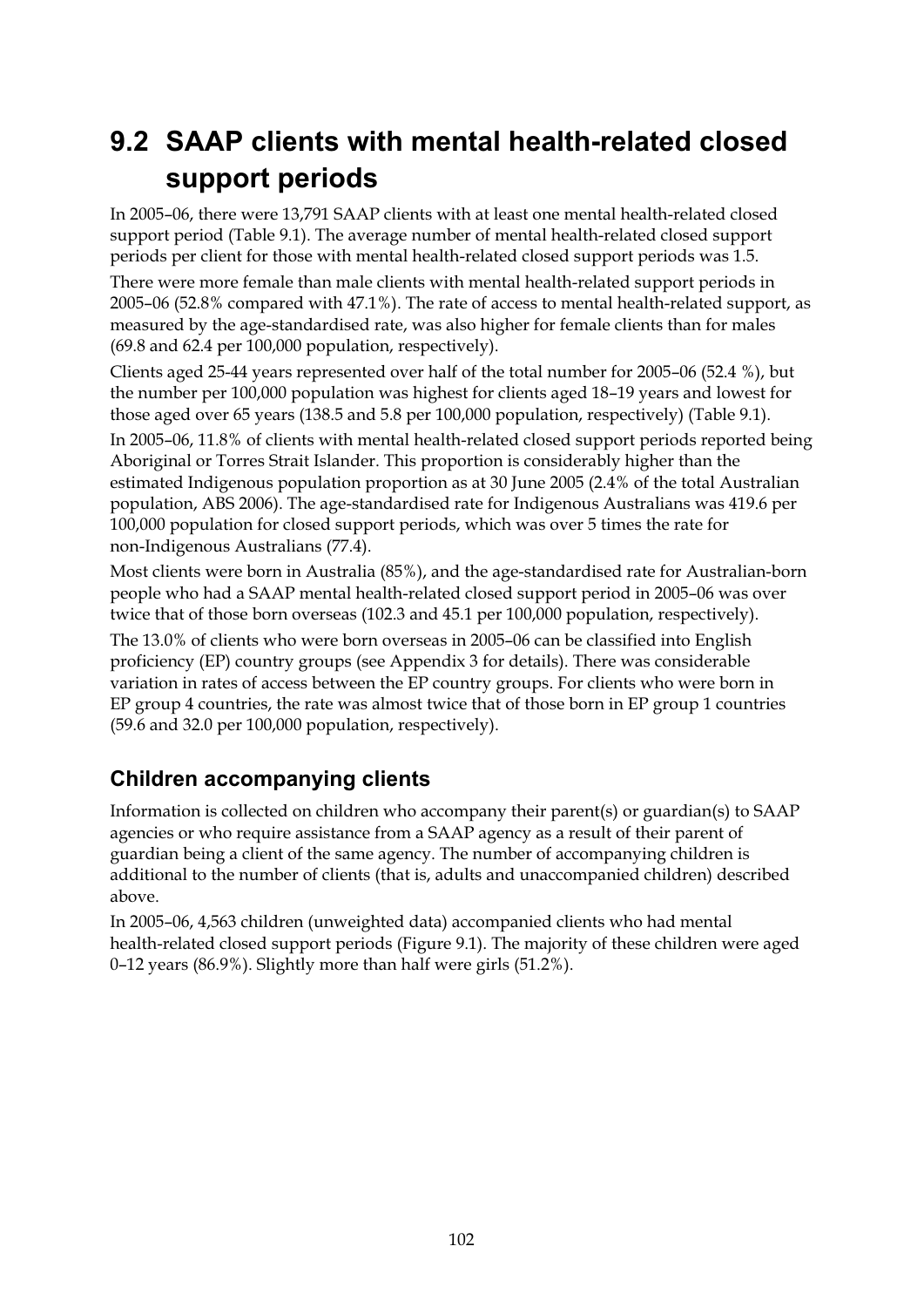

#### **Client groups**

In the SAAP data collection, each client is allocated to a client group based on the client's sex, age group and the mode of presentation to the SAAP agency. In 2005–06, the most commonly reported client group with mental health-related closed support periods was unaccompanied males aged 25 years and over (31.4 %), followed by unaccompanied females aged 25 years and over (17.0%) (Figure 9.2).



**Figure 9.2: SAAP clients with mental health-related closed support periods, proportion of support periods by client group type, 2005–06**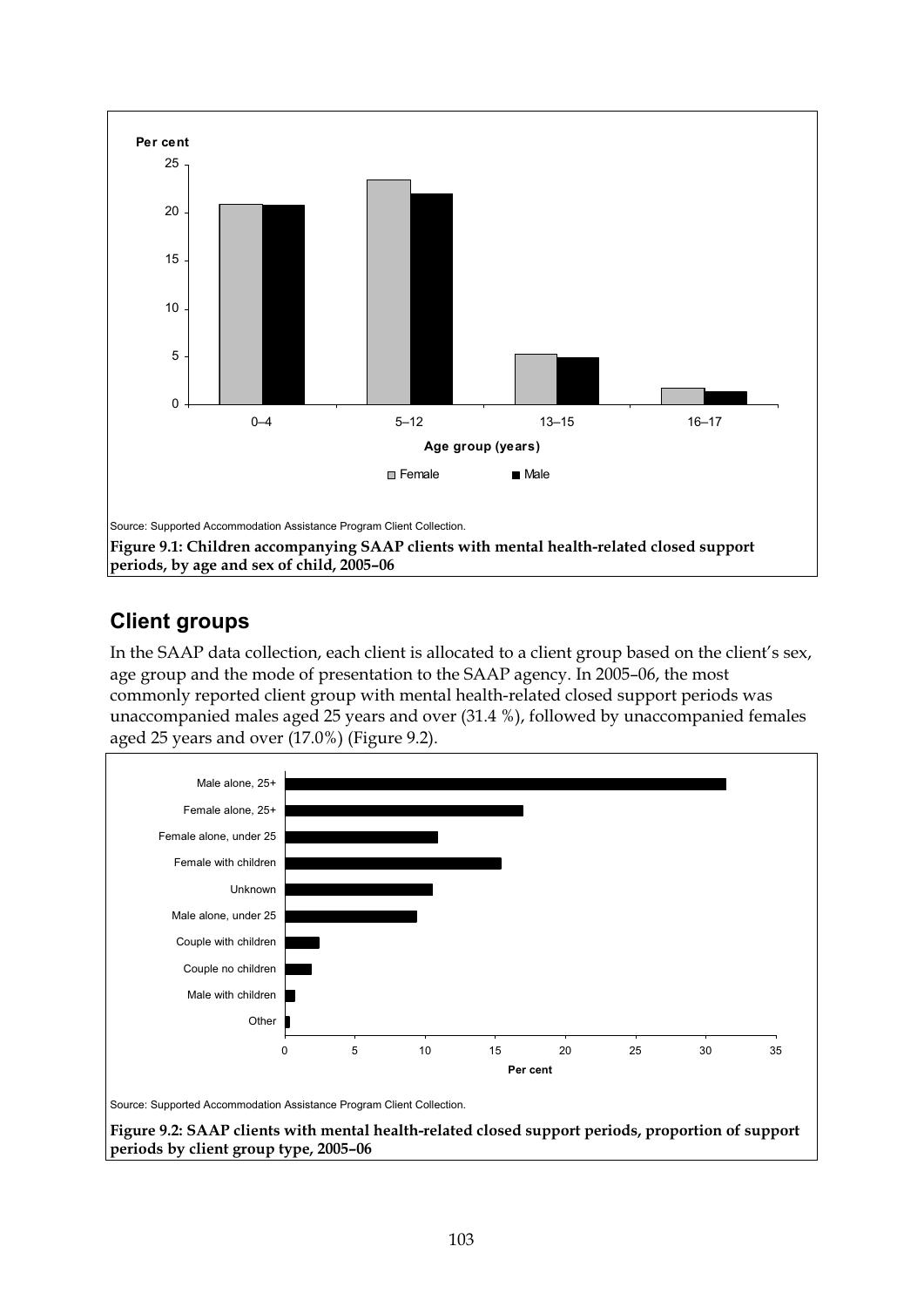## **9.3 SAAP mental health-related closed support periods**

The previous section provides details on SAAP clients who had a mental health-related closed support period in 2005–06. This section presents information on the closed support periods and the SAAP services provided to these clients. There were 146,864 closed support periods for all SAAP support types in 2005–06 (unweighted data), and 20,392 mental health-related closed support periods reported for clients, representing 13.9% of the total (tables 9.1 and 9.2).

### **Type of support period**

Of the mental health-related closed support periods provided by SAAP in 2005–06, 11,069 (54.3%) involved supported accommodation services, which may include other support services, while 9,323 (45.7%) involved a range of other support services, which did not include accommodation (Table 9.2).

Taking population size differences into account, the distribution of mental health-related closed support periods varied considerably across each state and territory. In 2005–06, the Northern Territory had the highest rate of mental health-related closed support periods per 100,000 population (287.4), whereas Western Australia had the lowest rate (29.3).

Supported accommodation services accounted for over 70% of the SAAP services provided in the Australian Capital Territory, Queensland, New South Wales, Western Australia and the Northern Territory, while other support services accounted for over 60% of SAAP services in Victoria and South Australia (Table 9.2).

|                            | <b>NSW</b>                                   | Vic   | Qld   | <b>WA</b> | <b>SA</b> | Tas   | <b>ACT</b> | <b>NT</b> | <b>Total</b> |  |  |
|----------------------------|----------------------------------------------|-------|-------|-----------|-----------|-------|------------|-----------|--------------|--|--|
|                            | <b>Number</b>                                |       |       |           |           |       |            |           |              |  |  |
| Supported<br>accommodation | 3.514                                        | 3.125 | 1,838 | 597       | 652       | 317   | 426        | 600       | 11,069       |  |  |
| Other support services     | 1.243                                        | 5,752 | 425   | 218       | 1,088     | 294   | 156        | 147       | 9,323        |  |  |
| <b>Total</b>               | 4,757                                        | 8,877 | 2,263 | 815       | 1,740     | 611   | 582        | 747       | 20,392       |  |  |
|                            | Rate (per 100,000 population) <sup>(a)</sup> |       |       |           |           |       |            |           |              |  |  |
| Supported<br>accommodation | 51.7                                         | 61.4  | 45.4  | 29.3      | 41.8      | 64.9  | 128.1      | 287.4     | 53.8         |  |  |
| Other support services     | 18.3                                         | 113.0 | 10.5  | 10.7      | 69.8      | 60.2  | 46.9       | 70.4      | 45.3         |  |  |
| <b>Total</b>               | 70.1                                         | 174.5 | 55.9  | 40.0      | 111.6     | 125.1 | 175.0      | 357.8     | 99.2         |  |  |

#### **Table 9.2: SAAP mental health-related closed support periods, by service type, states and territories, 2005–06**

(a) Crude rate based on the Australian estimated resident population at 31 December 2005.

*Source:* Supported Accommodation Assistance Program Client Collection.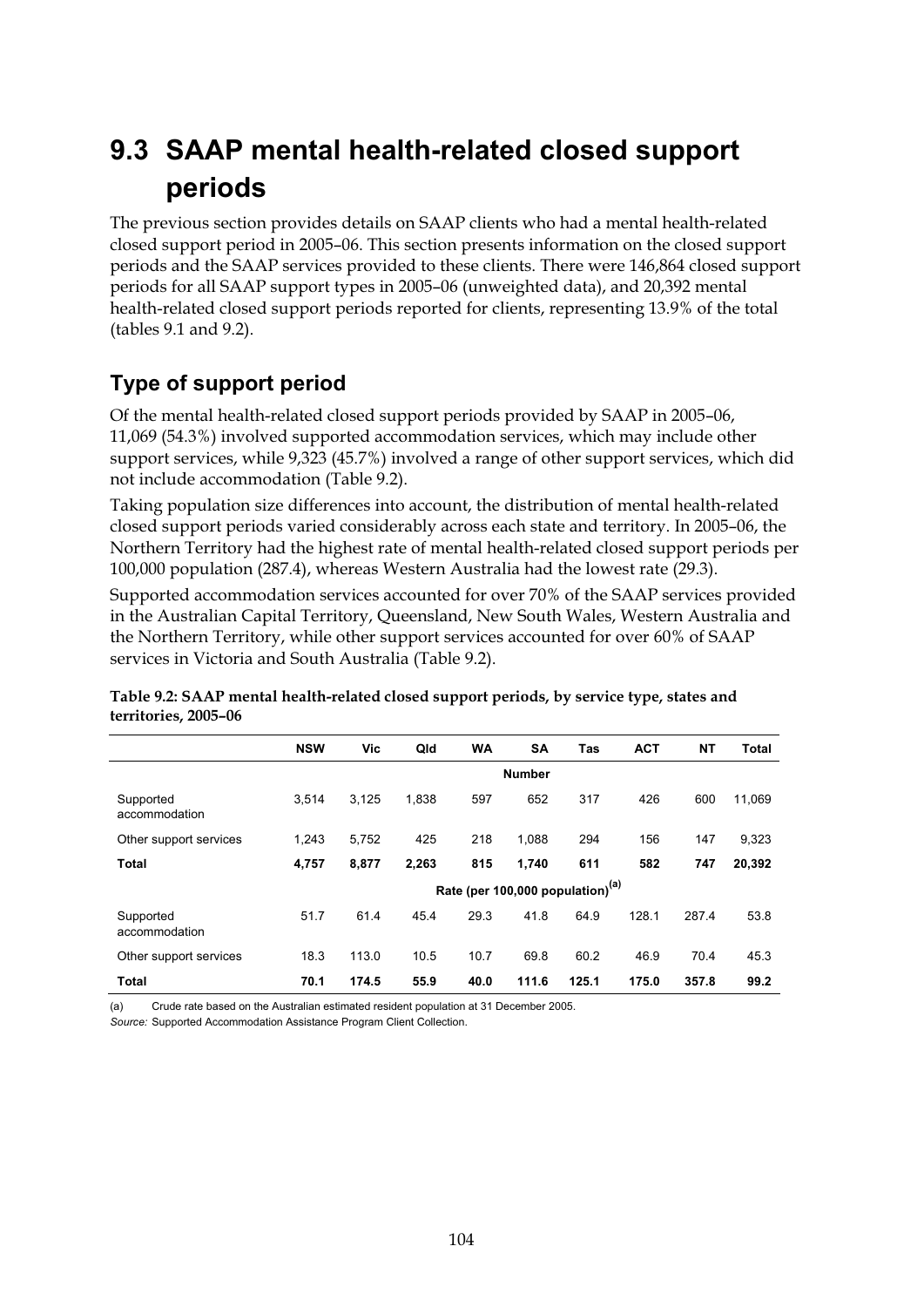#### **Source of referral to SAAP services**

There are several ways in which prospective SAAP clients come in contact with a SAAP agency. In 2005–06, self-referral was the most common source of referral to SAAP services for mental health-related support periods (41.3%), followed by referrals from other SAAP agencies or workers (11.2%) and referrals from telephone/crisis referral agencies (9.1%) (Figure 9.3).



### **Main reason for seeking SAAP assistance**

As part of the SAAP data collection, SAAP agencies collect information on the main presenting reasons for which the client is seeking assistance for each support period. Multiple presenting reasons may be recorded for each support period.

During 2005–06, psychiatric illness or mental health issues were reported as the main reasons for which a client was seeking SAAP assistance in 7.0% and 11.4% of closed support periods, respectively (Figure 9.4). Domestic/family violence was the most common reason for seeking assistance, being recorded for 18.0% of clients.